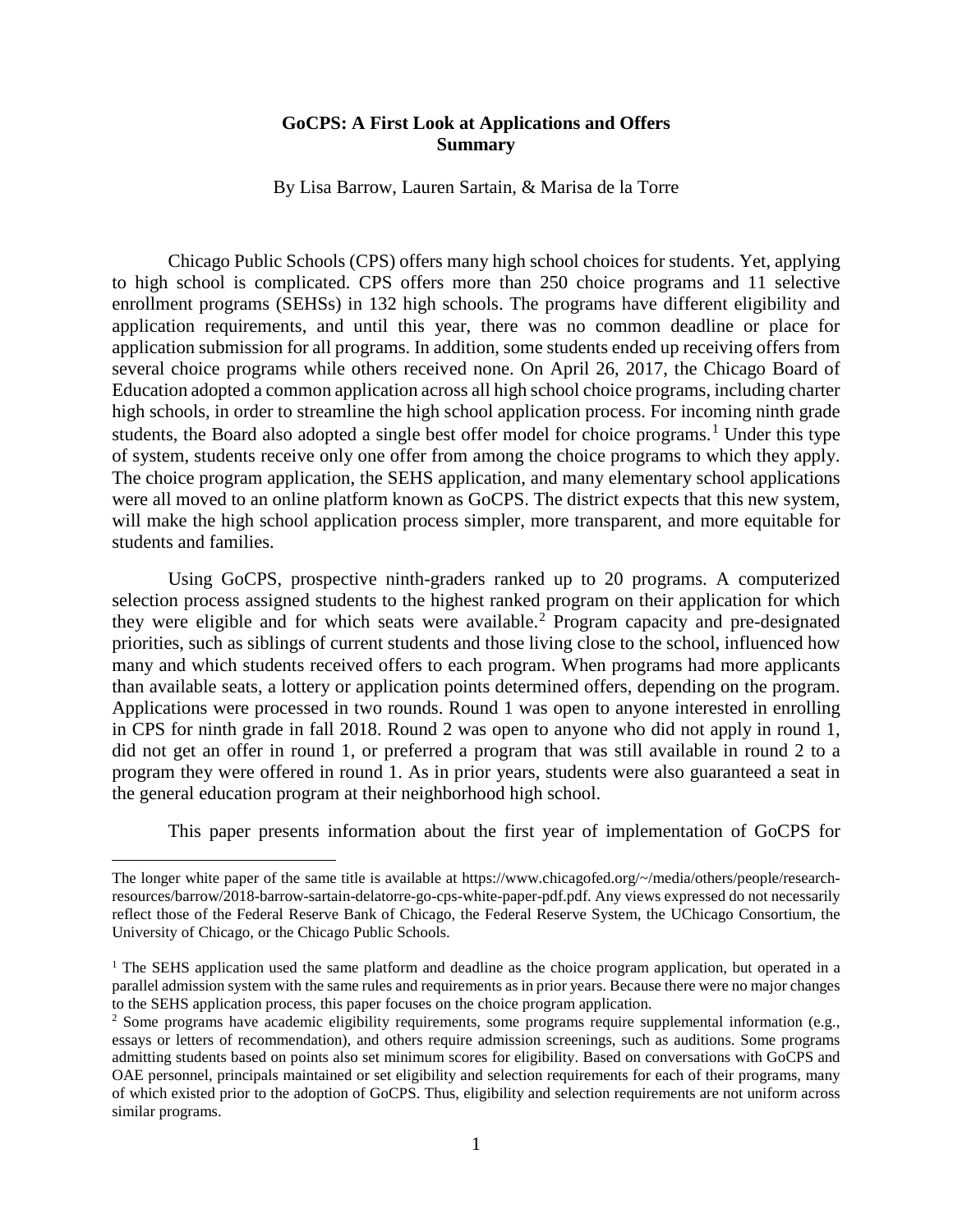students planning to enroll in ninth grade in the fall of 2018. We describe high school programs, student applications, implementation of the selection process, and student offers and acceptances.<sup>[3](#page-1-0)</sup> Main findings include the following:

- Most of the CPS eighth graders in 2017-18 (91 percent, or roughly 24,500 students) completed a high school application using GoCPS. [4](#page-1-1) Another 2,500 eighth graders from outside the district also submitted an application.
	- On average, students ranked 7.4 choice programs on their application, with African American students and students who live in lower-income neighborhoods typically ranking more programs.
- Centralized information about demand for choice programs is available for the first time as a result of the centralized application process. Fifty-one out of 273 choice programs (19 percent) had more than 10 times as many applications as seats available. Twenty-one programs (8 percent) had fewer applications than seats available.
	- Arts and Careers and Technical Education (CTE) programs, programs basing admissions on points, and programs in schools highly rated on the district's School Quality Rating Policy (SQRP) were more likely to be in high demand.
	- General education and military programs, programs basing admissions on lotteries with eligibility requirements, and programs located in schools with low SQRP ratings were more likely to be in low demand.
	- Current information on program demand is incomplete because all students are entitled to enroll in their neighborhood program even if they did not rank the program on their application. In addition, the few students enrolled in a program in eighth grade that also serves high school grades are eligible to continue in that program without having to apply. We will have a more complete understanding about program demand, particularly for neighborhood programs, after students enroll in the fall.
- Students were offered seats as described on the GoCPS website.
	- In cases where a lottery determined admissions, both the assigned lottery number and whether a student was offered a seat were random for students participating in the lottery (i.e., unrelated to student characteristics or how highly a student ranked the program).
	- In cases where application points determined admissions, students were admitted in order of points. All students admitted to a given program had higher scores than students in the same priority group who were not admitted.

<span id="page-1-0"></span><sup>&</sup>lt;sup>3</sup> This paper does not, include information on student enrollment; these data will not be available until after the school year starts. A comprehensive follow-up report that includes enrollment analysis and additional findings will be published winter 2018-19.

<span id="page-1-1"></span><sup>4</sup> Our numbers differ somewhat from those reported by CPS due to differences in when eighth-grade enrollment was measured.